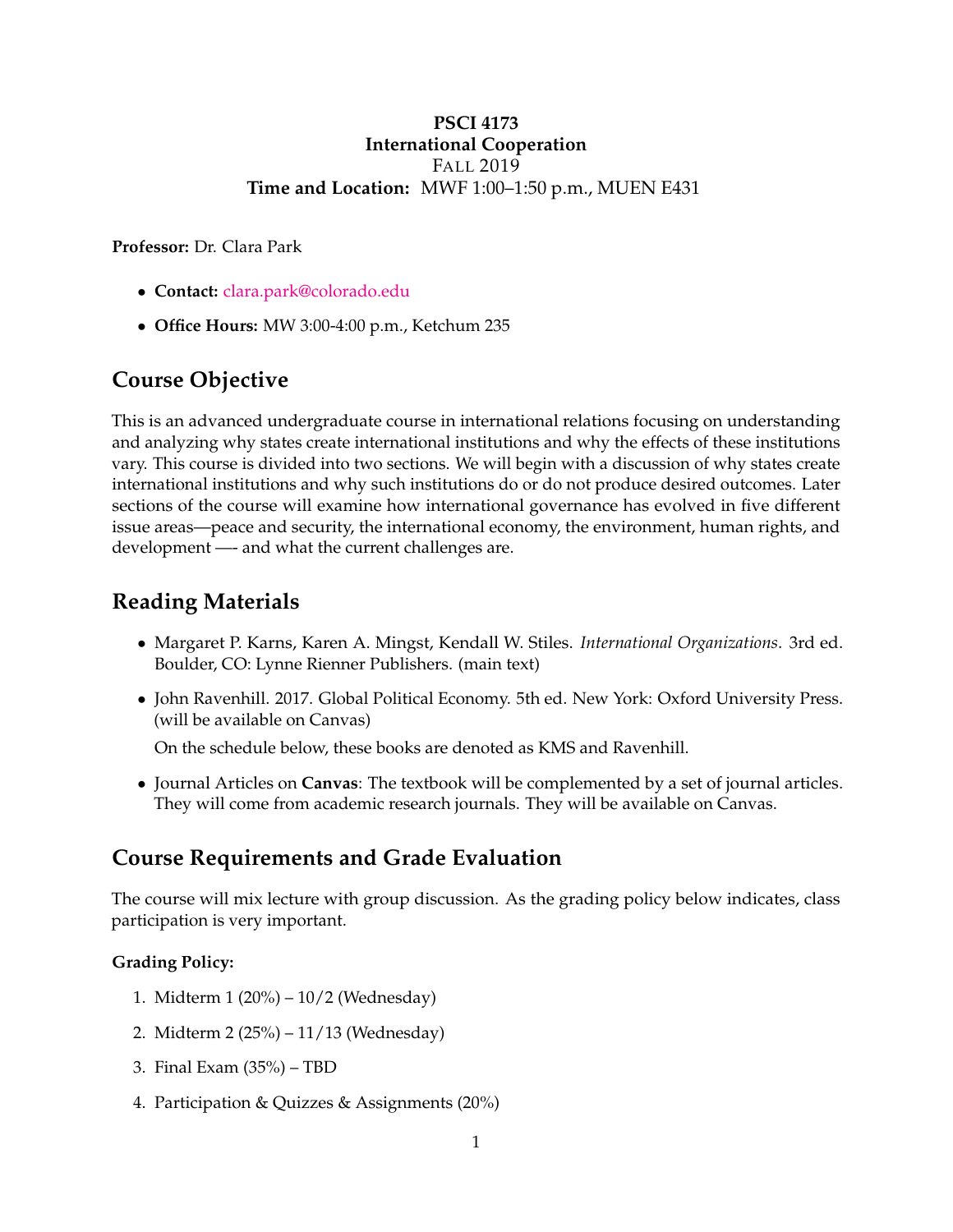• Reading Responses (10%) For every class session with chapters from the **KMS** or **Ravenhill** (marked as *Chapter #*), students are required to submit on Canvas **one page** of bullet points summarizing the information of each chapter. Do not exceed more than one typed page.

For every class session with assigned **journal articles**, each student must submit on Canvas **one page**. This typed page will 1) summarize the arguments, 2) compare and contrast the readings, and 3) provide reflections, criticisms, or questions on the readings.

I will drop three lowest grades.

- Participation & Pop Quizzes (5%) You must attend classes regularly. There will be unannounced pop quizzes throughout the semester. These quizzes will be easy if you have done the readings. There will be no make-up quizzes. I will drop two lowest grades.
- Assignments (5%) There will be two assignments for independent research on UN Security Council and Global Health Crisis.

There will be no make-up exams offered for sickness/medical reasons/personal reasons including a death in the family unless students can satisfy the following two conditions: 1) provide documentation *and* 2) give me **advance notice** that you will miss the exam. No-shows and nonsubmissions receive 0.

**Late assignments will not be accepted.** Canvas submission box will close at noon on the day that the assignment is due. Once the Canvas submission box closes, no assignment will be accepted.

• Here is my numerical grade scale: A 100-94, A- 90-93, B+ 87-89, B 83-86, B- 80-82, C+ 77-79, C 73-76, C- 70-72, D+ 67-69, D 63-66, D- 60-62, F below 60

You must complete all course requirements laid out above to receive a non-failing grade in the course. Your course grade will be calculated based on the assignments described above.

# **Grading Policy and Grade Grievances**

- Exam Policy: The exams are closed book; you are not allowed to use any notes or books when writing them. Write in black or blue pens. You may write the exams in pencil, but you forfeit your right to contest your grade if you do so.
- Regrading Policy: If you have a grade complaint for your exams, you must submit a written grade grievance to me. You must wait at least 48 hours before submitting a grade grievance, and must submit it within four days (96 hours) of receiving the graded exam. This formal grade grievance must address why you believe you were unfairly graded, with specific details and supporting evidence along with the original graded exam. Once you file a formal grade grievance to me, I will regrade the *entire* exam. **Keep in mind that after regrading your grade may be lower than the one you received initially.** If this process cannot resolve the matter, I will address any further grievances according to the College Policy on Grade Appeals ([https://artsandsciences.colorado.edu/facultystaff/](https://artsandsciences.colorado.edu/facultystaff/college-policy-on-grade-appeals/) [college-policy-on-grade-appeals/](https://artsandsciences.colorado.edu/facultystaff/college-policy-on-grade-appeals/)).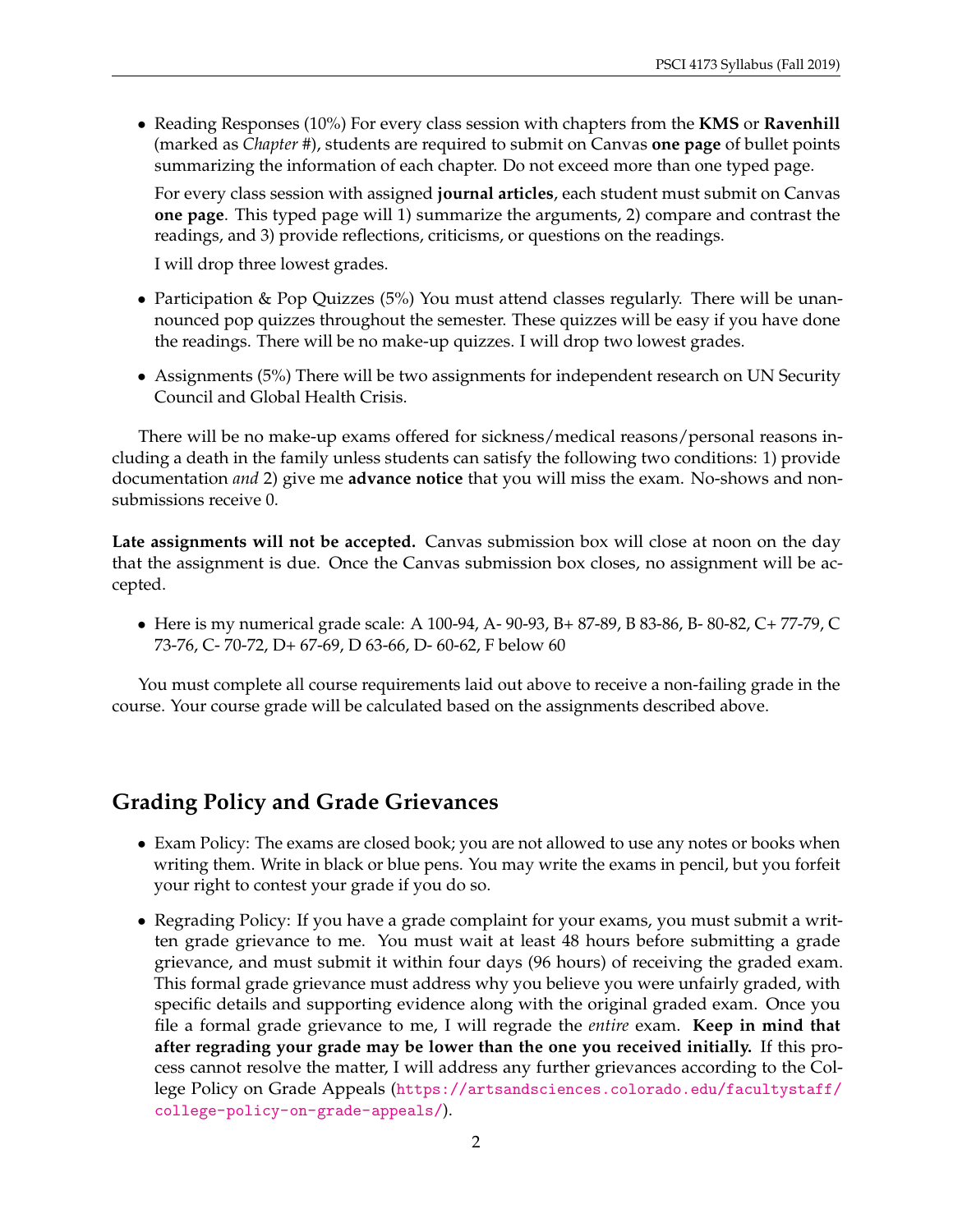• **Do not plagiarize.** You must always cite other people's work—whether it be factual information, arguments, or opinion. You must use quotation marks and provide proper citations when you use exact words of another author. You also need to cite an author whose argument you summarize or paraphrase in your papers. Your papers must provide citations and a list of references for the sources of facts you use in them.

To copy text or ideas from another source without appropriate reference is plagiarism and will result in a failing grade for your assignment and usually further disciplinary action by CU Honors Council.

# **University Policies**

# **HONOR CODE**

All students enrolled in a University of Colorado Boulder course are responsible for knowing and adhering to the Honor Code. Violations of the policy may include: plagiarism, cheating, fabrication, lying, bribery, threat, unauthorized access to academic materials, clicker fraud, submitting the same or similar work in more than one course without permission from all course instructors involved, and aiding academic dishonesty. All incidents of academic misconduct will be reported to the Honor Code [\(honor@colorado.edu;](mailto:honor@colorado.edu) 303-492-5550). Students who are found responsible for violating the academic integrity policy will be subject to nonacademic sanctions from the Honor Code as well as academic sanctions from the faculty member. Additional information regarding the Honor Code academic integrity policy can be found at the [Honor Code Office website.](https://www.colorado.edu/osccr/honor-code)

# **ACCOMMODATION FOR DISABILITIES**

If you qualify for accommodations because of a disability, please submit your accommodation letter from Disability Services to your faculty member in a timely manner so that your needs can be addressed. Disability Services determines accommodations based on documented disabilities in the academic environment. Information on requesting accommodations is located on the [Disability](https://www.colorado.edu/disabilityservices/students) [Services website.](https://www.colorado.edu/disabilityservices/students) Contact Disability Services at 303-492-8671 or [dsinfo@colorado.edu](mailto:dsinfo@colorado.edu) for further assistance. If you have a temporary medical condition or injury, see [Temporary Medical Conditions](https://www.colorado.edu/disabilityservices/students/temporary-medical-conditions) under the Students tab on the Disability Services website.

## **CLASSROOM BEHAVIOR**

Students and faculty each have responsibility for maintaining an appropriate learning environment. Those who fail to adhere to such behavioral standards may be subject to discipline. Professional courtesy and sensitivity are especially important with respect to individuals and topics dealing with race, color, national origin, sex, pregnancy, age, disability, creed, religion, sexual orientation, gender identity, gender expression, veteran status, political affiliation or political philosophy. Class rosters are provided to the instructor with the student's legal name. I will gladly honor your request to address you by an alternate name or gender pronoun. Please advise me of this preference early in the semester so that I may make appropriate changes to my records. For more information, see the policies on [classroom behavior](https://www.colorado.edu/policies/student-classroom-and-course-related-behavior) and [Student Code of Conduct.](https://www.colorado.edu/osccr/)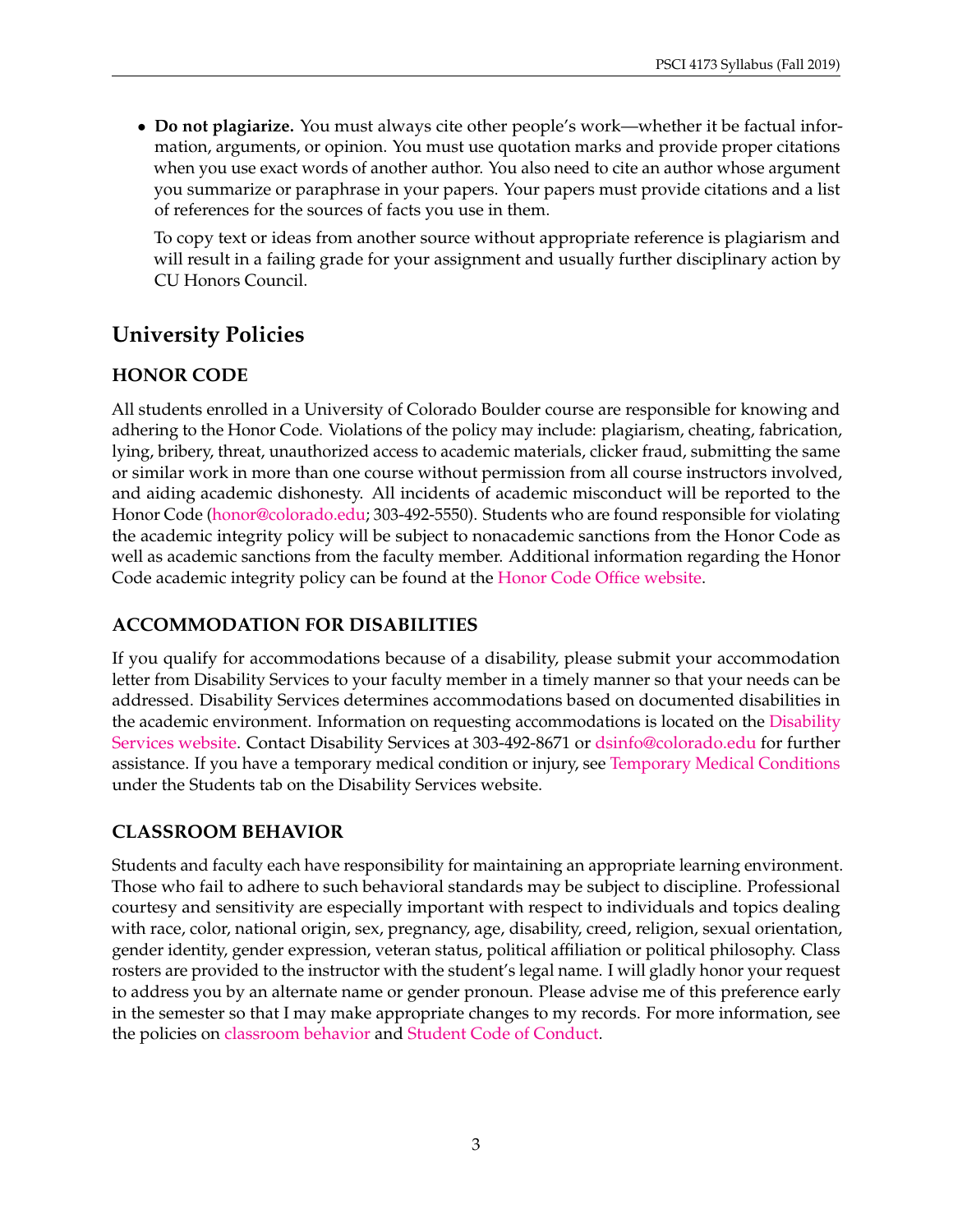### **RELIGIOUS HOLIDAYS**

Campus policy regarding religious observances requires that faculty make every effort to deal reasonably and fairly with all students who, because of religious obligations, have conflicts with scheduled exams, assignments or required attendance. In this class, you must arrange with me how you will make up the missed work at least two weeks before the holidays.

See the [campus policy regarding religious observances](https://www.colorado.edu/policies/observance-religious-holidays-and-absences-classes-andor-exams) for full details.

### **SEXUAL MISCONDUCT, DISCRIMINATION, HARASSMENT AND/OR RELATED RETALIATION**

The University of Colorado Boulder (CU Boulder) is committed to fostering a positive and welcoming learning, working, and living environment. CU Boulder will not tolerate acts of sexual misconduct (including sexual assault, exploitation, harassment, dating or domestic violence, and stalking), discrimination, and harassment by members of our community. Individuals who believe they have been subject to misconduct or retaliatory actions for reporting a concern should contact the Office of Institutional Equity and Compliance (OIEC) at 303-492-2127 or cureport@colorado.edu. Information about the OIEC, university policies, [anynomous reporting,](https://cuboulder.qualtrics.com/jfe/form/SV_0PnqVK4kkIJIZnf) and the campus resources can be found on the [OIEC website.](https://www.colorado.edu/institutionalequity/)

Please know that faculty and instructors have a responsibility to inform OIEC when made aware of incidents of sexual misconduct, discrimination, harassment and/or related retaliation, to ensure that individuals impacted receive information about options for reporting and support resources.

# **Course Readings**

Students are required to complete the reading assignments **by** the associated date. Additional short readings (e.g. news articles) may be assigned.

Week 1. Introduction

8/26. Introduction to International Organizations

8/28. The Challenge of Global Governance. KMS Ch.1

8/30. **No Class: Conference**

#### **Part I. Theories of International Cooperation**

Week 2. Theories of International Cooperation I

#### 9/2. **No Class: Labor Day**

9/4. Theoretical Foundations -The Theoretical Foundations of Global Governance. KMS Ch. 2 -Abbot, Kenneth and Duncan Snidal. 1998. Why States Act through Formal Organizations. *Journal of Conflict Resolution* 42(1): 3-32.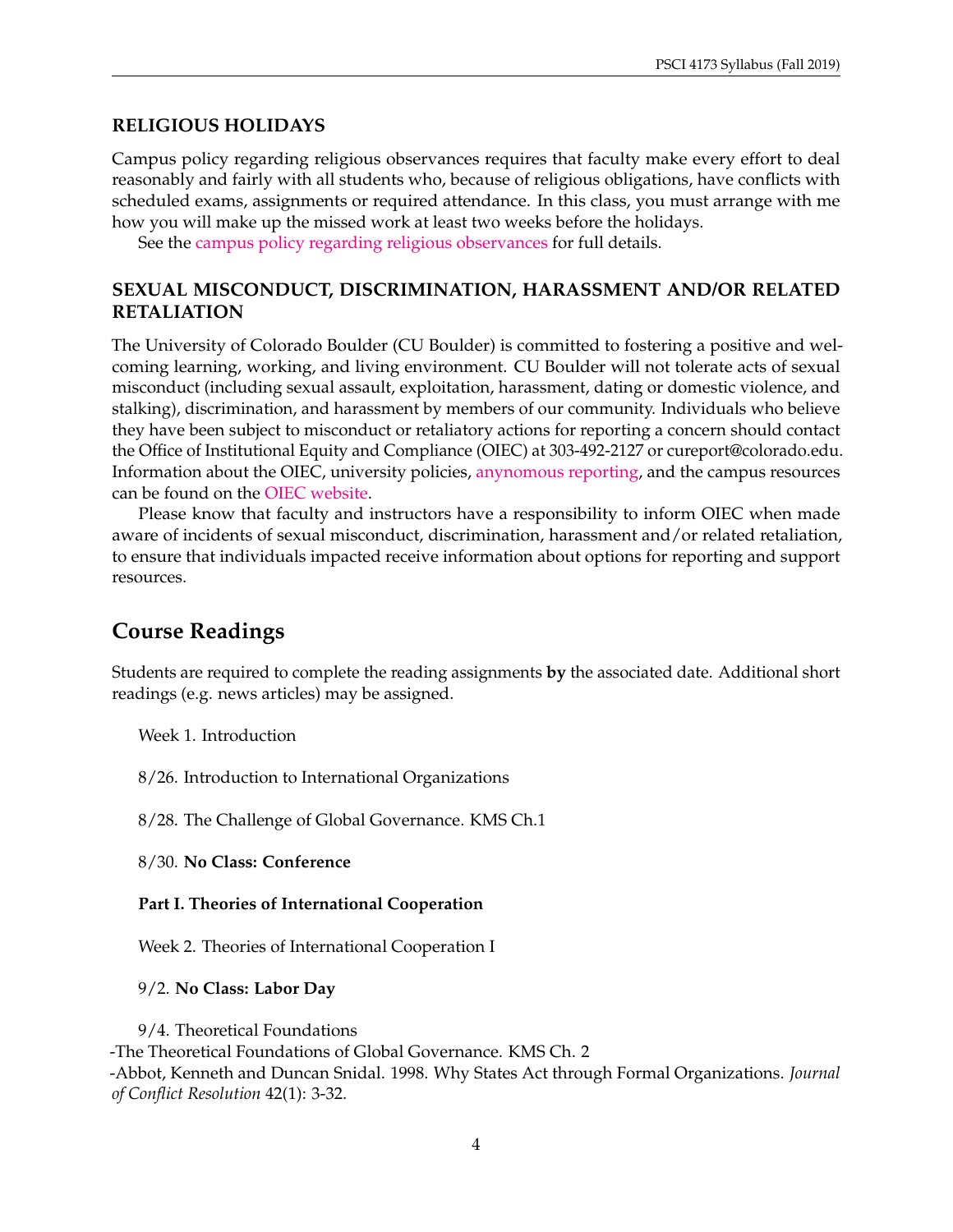9/6. International Regimes

-Keohane, Robert. 1982. The Demand for International Regimes. *International Organization* 36(2): 325-355.

-Keohane, Robert and Joseph Nye. 1977/2001. *Power and Interdependence: World Politics in Transition*. New York: Longman (3rd ed.), Ch. 1.

Week 3. Theories of International Cooperation II

9/9. Institutional Design and Bargaining

-Steinberg, Richard. 2002. In the Shadow of Law or Power? Consensus-Based Bargaining and Outcomes in the GATT/WTO. *International Organization* 56(2): 339-74.

-Koremenos, Barbara, Charles Lipson and Duncan Snidal. 2001. The Rational Design of International Institutions. *International Organization* 55(4): 761-799.

#### 9/11. Domestic Politics I

-Putnam, Robert. 1988. Diplomacy and Domestic Politics: The Logic of Two-Level Games. *International Organization* 42(3): 427-460

-Andrew Moravcsik. 1997. Taking Preferences Seriously: A Liberal Theory of International Politics. *International Organization* 51(4): 513-553.

9/13. Domestic Politics II

-Hiscox, Michael. "The Domestic Sources of Foreign Economic Policies." (Ravenhill Ch. 4) -Davis, Christina. 2004. International Institutions and Issue Linkage: Building Support for Agricultural Trade Liberalization. *American Political Science Review* 98(1): 153-69.

### **Part II. International Economic Cooperation**

Week 4. The World Trade Organization

9/16. Global Economic Governance. KMS Ch.8

9/18. State Power and Trade

-Krasner, Stephen. 1976. State Power and the Structure of International Trade. *World Politics* 28(3): 317-347.

9/20. Forum Shopping -Busch, Marc. 2007. Overlapping Institutions, Forum Shopping, and Dispute Settlement in International Trade. *International Organization* 61(4): 735-761.

Week 5. Trade and Regional Organizations

9/23. Regional Organizations -Regional Organization. KMS Ch.5. -Ravenhill, John. Regional Trade Agreements. (Ravenhill, Ch. 6)

9/25. Trade in East Asia -Vinod Aggarwal and Shujiro Urata, eds. 2006. *Bilateral Trade Agreements in the Asia-Pacific: Origins, Evolution, and Implications.* London: Routledge, Ch 1.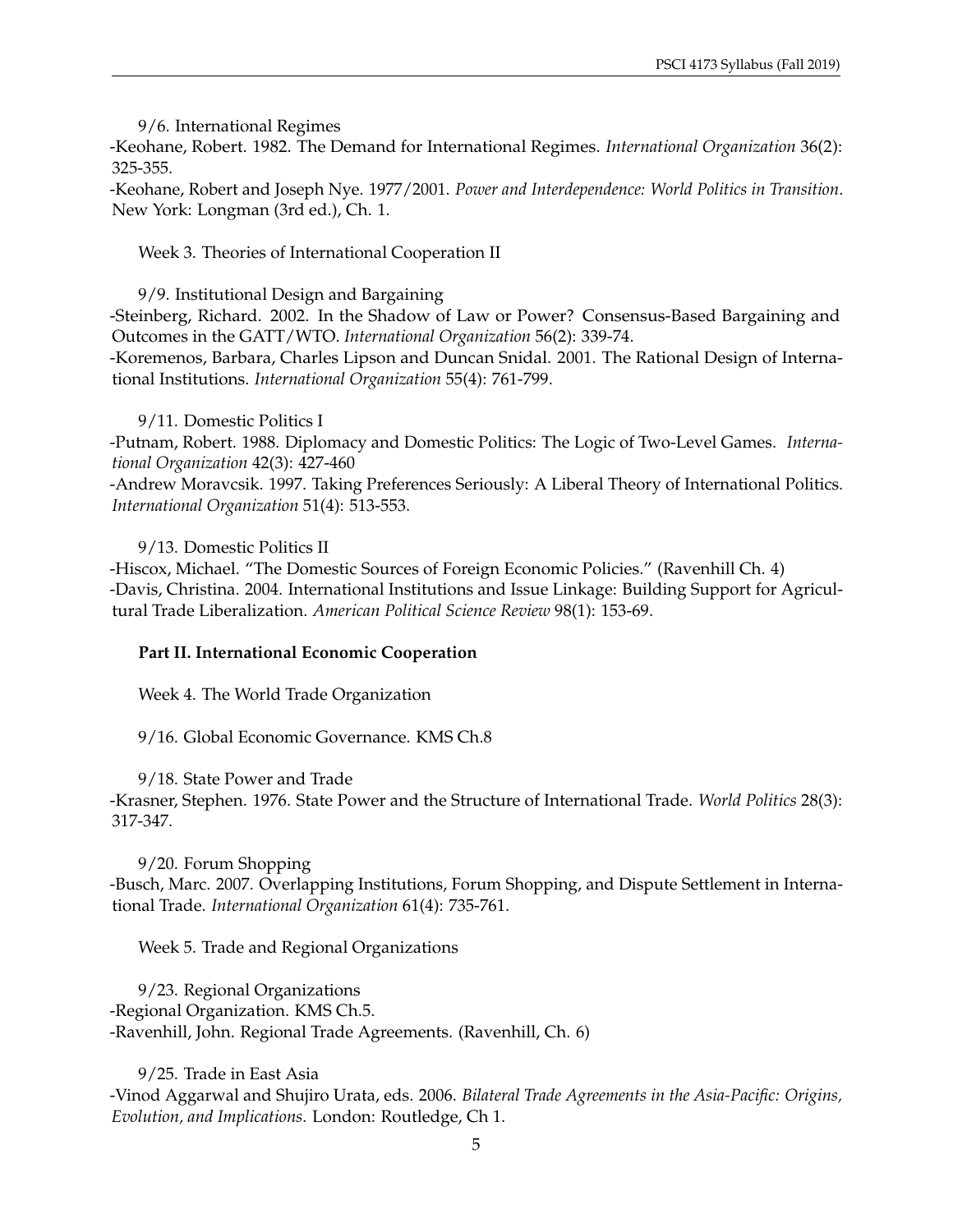9/27. Global Value Chain

-Gereffi, Gary, Humphrey, John, Sturgeon, Timothy. 2005. The Governance of Global Value Chains. *Review of International Political Economy* 12(1): 78-104.

-Implications of Global Value Chains for Trade, Investment, Development, and Jobs. 2013. OECD, WTO, UNCTAD.

Week 6. International Monetary Fund

9/30. IMF Overview & History.

-Overview. <https://www.imf.org/external/about/overview.htm>

What We do. How We do it. Membership. Collaborating with Others.

-History. <https://www.imf.org/external/about/history.htm>

Cooperation and Reconstruction (1944-71). The End of the Bretton Woods System (1972-1981). Debt and Painful Reforms (1982-88). Societal Change for Eastern Europe and Asian Upheaval (1989-2004). Globalization and the Crisis (2005-Present.)

#### **10/2. Midterm 1**

10/4. Politics of Lending

-Vreeland, James Raymond. 2007. *The International Monetary Fund: Politics of Conditional Lending.* New York: Routledge, Ch. 2.

-Fischer, Stanley. 1999. On the Need for an International Lender of Last Resort. *The Journal of Economic Perspectives* 13(4): 85-104.

Week 7. Financial Crisis and International Institutions

10/7. Overview of Financial Crisis -Pauly, Louis. "The Political Economy of Global Financial Crises." (Ch. 8)

10/9. Global Financial Crisis -Drezner, Daniel. 2014. *The System Worked: How the World Stopped Another Great Depression*. New York: Oxford University Press, Ch. 1, 2.

10/11. Too Big To Fail -Financial Stability Board. 2013. Progress and Steps Toward Ending ''Too-Big-To-Fail' (TBTF), Report to the G20, September 2, 2013.

#### **Part III. International Security Cooperation**

Week 8. UN and Global Norms

10/14. Global Governance -The United Nations: Centerpiece of Global Governance. KMS Ch.4.

10/16. UN General Assembly

-Voeten, Erik. 2000. Clashes in the Assembly. *International Organization* 54(2):185-215. -Carter, David B., and Randall W. Stone. 2015. Multilateralism and Democracy: The Case of Vote Buying in the United Nations General Assembly. *International Organization* 69(1): 1-33.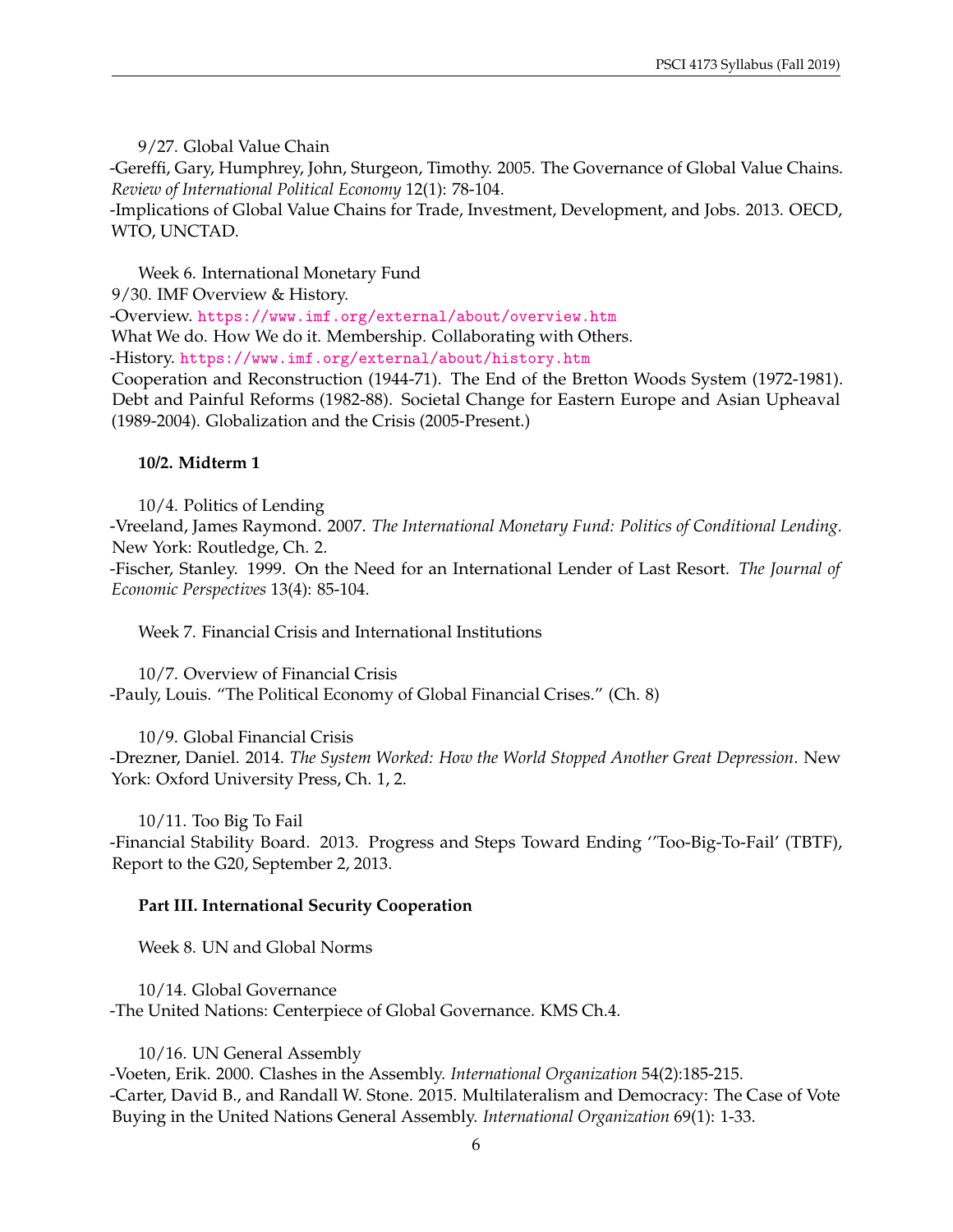10/18. Nonstate Actors -Nonstate Actors: NGOs, Networks, and Social Movements. KMS Ch.6.

Week 9. Peace and Security

10/21. The Search for Peace and Security. KMS Ch. 7.

10/23. Intelligence and Information

-Friedman, Jeffrey, and Richard Zeckhauser. 2012. Assessing Uncertainty in Intelligence. *Intelligence and National Security* 27(6): 824-847.

-Thomson, Alexander. 2006. Coercion through IOs: The Security Council and the Logic of Information Transmission. *International Organization* 60(1): 1-34.

10/25. US and China

-Michael Mastanduno. 2009. System Maker and Privilege Taker: U.S. Power and the International Political Economy. *World Politics* 61(1): 121-154.

-Kissinger, Henry. 2012. The Future of US-Chinese Relations: Conflict is a Choice, Not a Necessity. *Foreign Affairs* 91(2): 44-55.

Week 10. Politics and Global Security

10/28. Politics in the UN Security Council

-Voeten, Erik. 2005. The Political Origins of the UN Security Council's Ability to Legitimize the Use of Force. *International Organization* 59(3): 527-57.

-Kuziemko, Ilyana and Eric Werker. 2006. How Much Is a Seat on the Security Council Worth? Foreign Aid and Bribery at the United Nations. *Journal of Political Economy* 114(4): 905-30.

10/30. Assignment on the UN Security Council.

11/1. UN Security Council, NATO -Chapman, Terrence L. and Dan Reiter. 2004. The United Nations Security Council and the Rally 'Round the Flag Effect. *Journal of Conflict Resolution* 48(6): 886-909.

-Kydd, Andrew. 2001. Trust Building, Trust Breaking: The Dilemma of NATO Enlargement. *International Organization*. 55(4): 801-28.

### **Part IV. International Law and Human Rights**

Week 11. International Law and Human Rights I

11/4. Protecting Human Rights. KMS Ch.10

11/6. Origins and Effects of Human Rights Treaties

-Hathaway, Oona A. 2002. Do Human Rights Treaties Make a Difference? *The Yale Law Journal* 111(8): 1935–2042.

-Moravcsik, Andrew. 2000. The Origins of Human Rights Regimes: Democratic Delegation in Postwar Europe. *International Organization* 54(2): 217–52.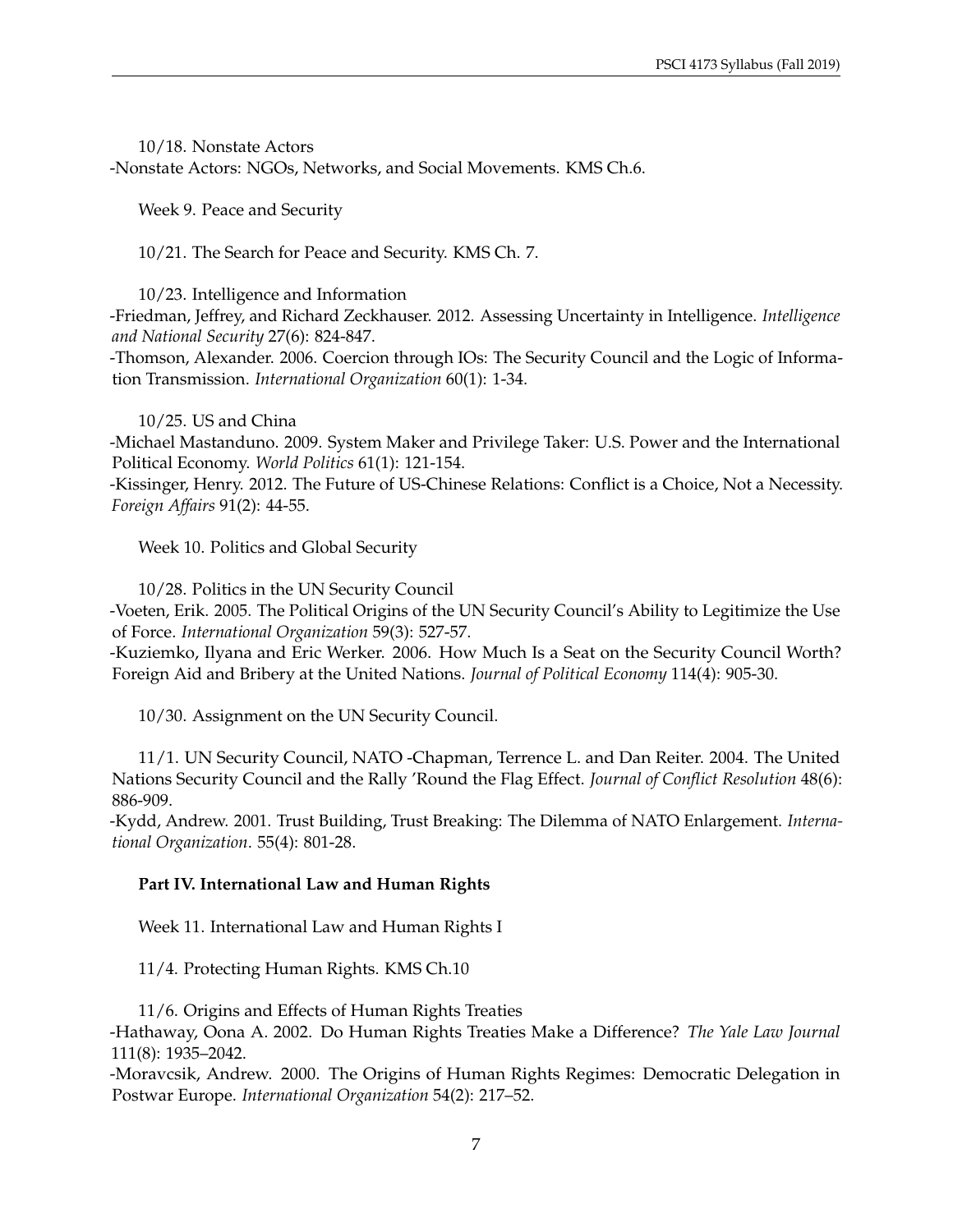11/8. Hard and Soft Law

-Abbott, Kenneth W., and Duncan Snidal. 2000. Hard and Soft Law in International Governance. *International Organization* 54(3): 421-456

-Hollyer, James R. and B. Peter Rosendorff. 2011. Why Do Authoritarian Regimes Sign the Convention Against Torture? Signaling, Domestic Politics, and Non-Compliance. *Quarterly Journal of Political Science* 6(3-4): 275-327.

Week 12. International Law and Human Rights II

11/11. ICC

-Simmons, Beth, and Allison Danner. 2010. Credible Commitments and the ICC. *International Organization* 64(2): 225-256.

-Kelley, Judith. 2007. Who Keeps International Commitments and Why? The International Criminal Court and Bilateral Non-surrender Agreements. *American Political Science Review* 101(3): 573-589.

### **11/13. Midterm 2**

11/15. Human Rights Enforcement

-Hafner-Burton, Emilie. 2008. Sticks and Stones: Naming and Shaming the Human Rights Enforcement Problem. *International Organization* 62(4): 689-716.

-Lebovic, James, and Erik Voeten. 2009. The Cost of Shame: International Organizations and Foreign Aid in the Punishing of Human Rights Violators. *Journal of Peace Research* 46(1):79-97.

### **Part V. Global Market, Development, Health, and Environment**

Week 13. Global Market

11/18. Private Global Business Regulation -Vogel, David. 2008. Private Global Business Regulation. *Annual Review of Political Science* 11: 261-282.

11/20. Competition Policy

-Büthe, Tim. 2014. The Politics of Market Competition: Trade and Antitrust in a Global Economy. In *The Oxford Handbook of the Political Economy of International Trade.* New York: Oxford University Press.

-Hoekman, Bernard, Holmes, Peter. 1999. Competition Policy, Developing Countries and the WTO. *The World Economy* 22(6): 875-893.

11/22. Market and Terrorist Financing -Morse, Julia. 2019. Blacklists, Market Enforcement, and the Global Regime to Combat Terrorist Financing. *International Organization* 73(3): 511-545.

Week 14. Thanksgiving Break

Week 15. Development and Global Health

12/2. Promoting Economic Well-Being and Human Development. KMS Ch.9